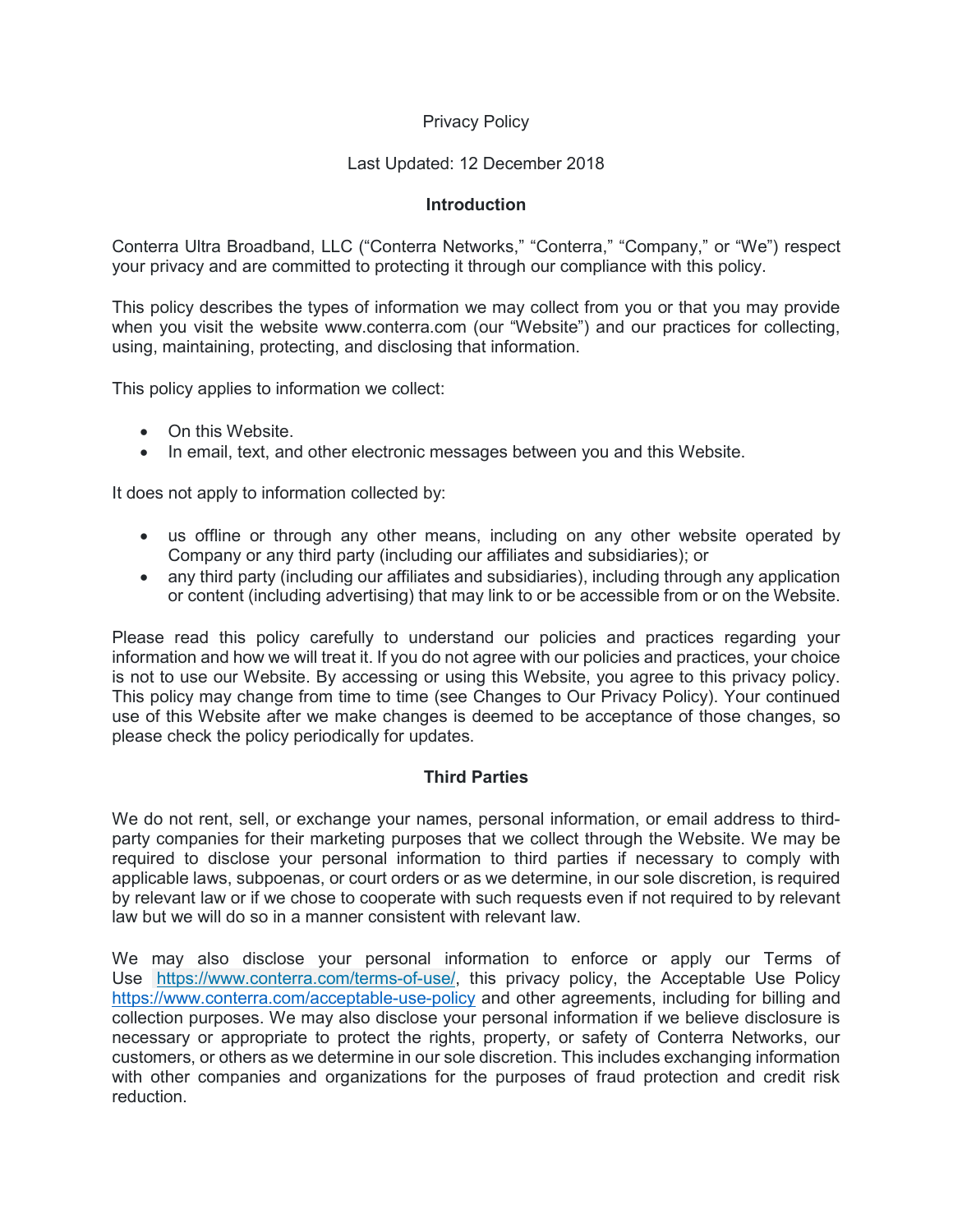We may disclose aggregated information about our users, and information that does not identify any individual, without restriction.

We may disclose personal information that we collect or you provide as described in this privacy policy:

- To our subsidiaries and affiliates.
- To contractors, service providers, and other third parties we use to support our business.
- To a buver or other successor in the event of a merger, divestiture, restructuring, reorganization, dissolution, or other sale or transfer of some or all of Conterra Network's assets, whether as a going concern or as part of bankruptcy, liquidation, or similar proceeding, in which personal information held by Conterra Networks about our Website users is among the assets transferred.
- To third parties to market their products or services to you if you have not opted out of these disclosures. We contractually require these third parties to keep personal information confidential and use it only for the purposes for which we disclose it to them.
- To fulfill the purpose for which you provide it. For example, if you provide us information in connection with an employment opportunity, we may disclose it internally or with subsidiaries or affiliates in connection with such opportunity.
- For any other purpose disclosed by us when you provide the information.
- With your consent.

# **Children's Online Policy**

Conterra is committed to the preservation of online privacy for all of its Website visitors, including children. Conterra is a general audience site, and we do not knowingly collect information about children or sell products to children under the age of 13. Consistent with the Children's Online Privacy Protection Act, we will not knowingly collect any information from children under the age of 13. If you are under the age of 13, do not use or provide any information on this Website or on or through any of its features/register on the Website, use any of the interactive or public comment features of this Website or provide any information about yourself to us, including your name, address, telephone number, email address, or any screen name or user name you may use. If we learn we have collected or received personal information from a child under 13 without verification of parental consent, we will delete that information. If you believe we might have any information from or about a child under 13, please contact us at 1-877-365-6701.

### **Other Information We Collect**

Occasionally we conduct surveys and contests on the Website. If you choose to participate in an online contest, we may request information from you that will permit us to administer the contest and notify the winner(s). In addition, we may ask for other optional survey information such as gender, age and previous experience with the Website. All of this information will be conducted securely and not sold to third parties but we may share such information with third parties.

You may also voluntarily provide information to us through various portions of our website. If you are submitting information in connection with a job posting or for purposes of seeking employment, we will use and consider such information in evaluating your submission. We may also share such information with affiliates or subsidiaries if we believe your experience may be relevant to a job search they are conducting. We will destroy all such information you provide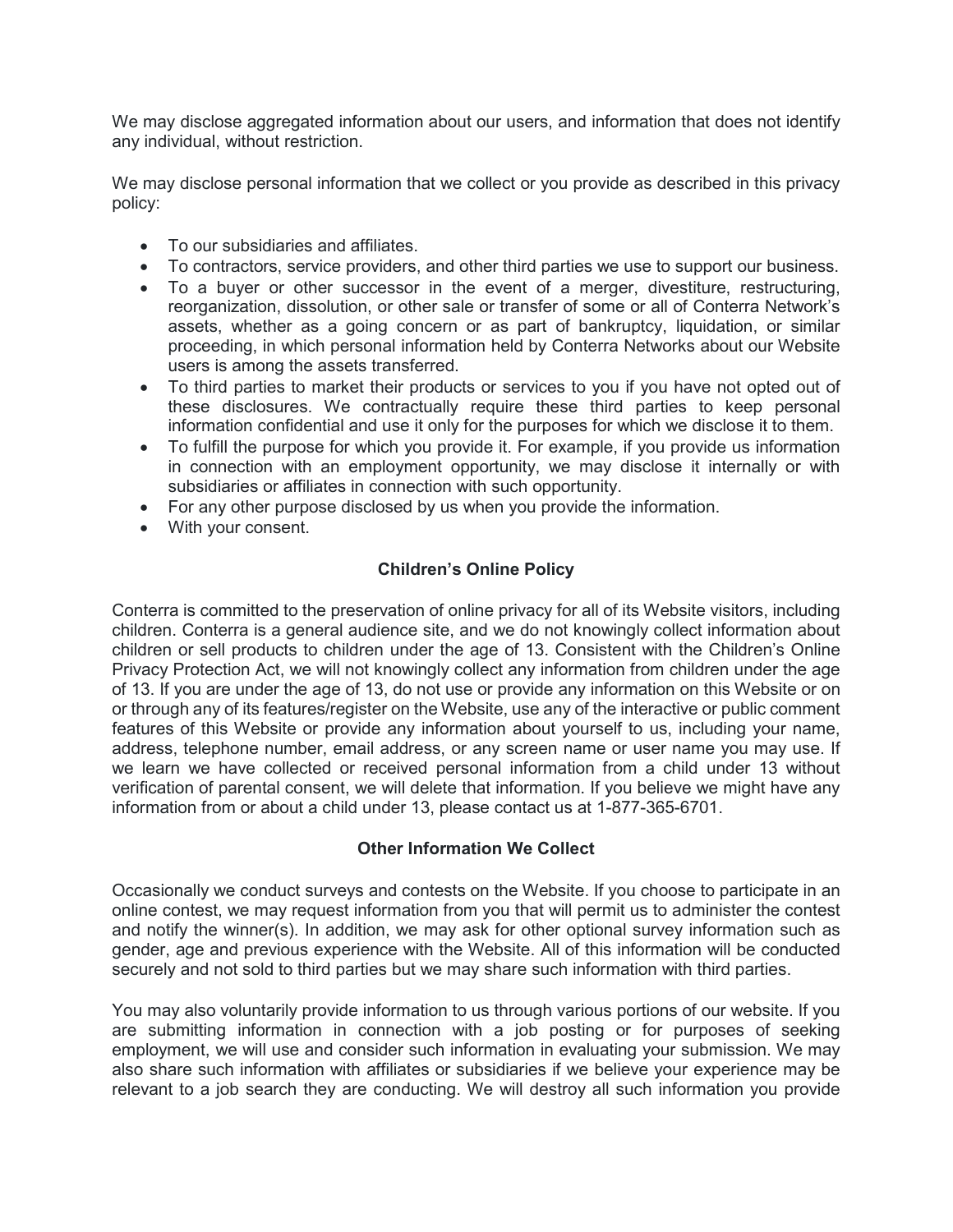when we determine it is no longer needed. You may also elect to submit your contact information if you are interested in our products, services or Company generally.

Any information you voluntarily submit should not include sensitive information such as social security number, other government-issued identifiers, financial account information, or other information that can cause you harm if breached. We will likely not consider you for any employment purpose if you submit such information and we take no responsibility for such information if you voluntarily submit it for any reason in violation of this privacy policy and our Terms of Use [https://www.conterra.com/terms-of-use.](https://www.conterra.com/terms-of-use)

### **Cookies and Other Computer Information**

When you visit the Website, small text files known as "cookies" will be stored on your computer's hard drive. A cookie allows your online user experience and improve the design of our site. These cookies store random ID numbers and information about your first and last visits, number of visits, affiliate referrers and may also include information about sites you navigated from before visiting our website and sites you exit to. You may set your web browser to notify you when you receive a cookie and you may also erase cookies from your browser after your session. If you delete our cookies, you limit our ability to personalize your user experience for your next visit; however, deleting a cookie will not prevent you from visiting the Website and accessing all of its public features and functionalities.

We also may collect certain technical information from your computer when you visit the Website. This technical information may include your Internet Protocol (IP) address, your computer's operating system, browser type and the address of a referring website, if any. Except in the case of IP addresses, this technical information cannot be used to identify you personally. Further, we do not normally use IP addresses to identify anyone. We may do so, however, to identify abuse, fraud, or illegal use to our website, other unauthorized activities, or in other ways as we determine in our sole discretion.

### **Your California Privacy Rights**

California Civil Code Section § 1798.83 permits users of our Website that are California residents to request certain information regarding our disclosure of personal information to third parties for their direct marketing purposes. To make such a request, please send an email to customerservice@conterra.com.

#### **How do we protect the security of your information?**

We protect our databases with various physical, technical and procedural measures and we restrict access to your information by unauthorized persons. Our information systems are maintained behind a software firewall to isolate them from access by other networks connected to the Internet. We also advise all Company employees about their responsibility to protect customer data and we provide them with appropriate guidelines for adhering to our company's business ethics standards and confidentiality policies.

All information transmitted through the Company is stored on a secure server. We use Secure Sockets Layer (SSL) technology, which is the electronic commerce standard for securing